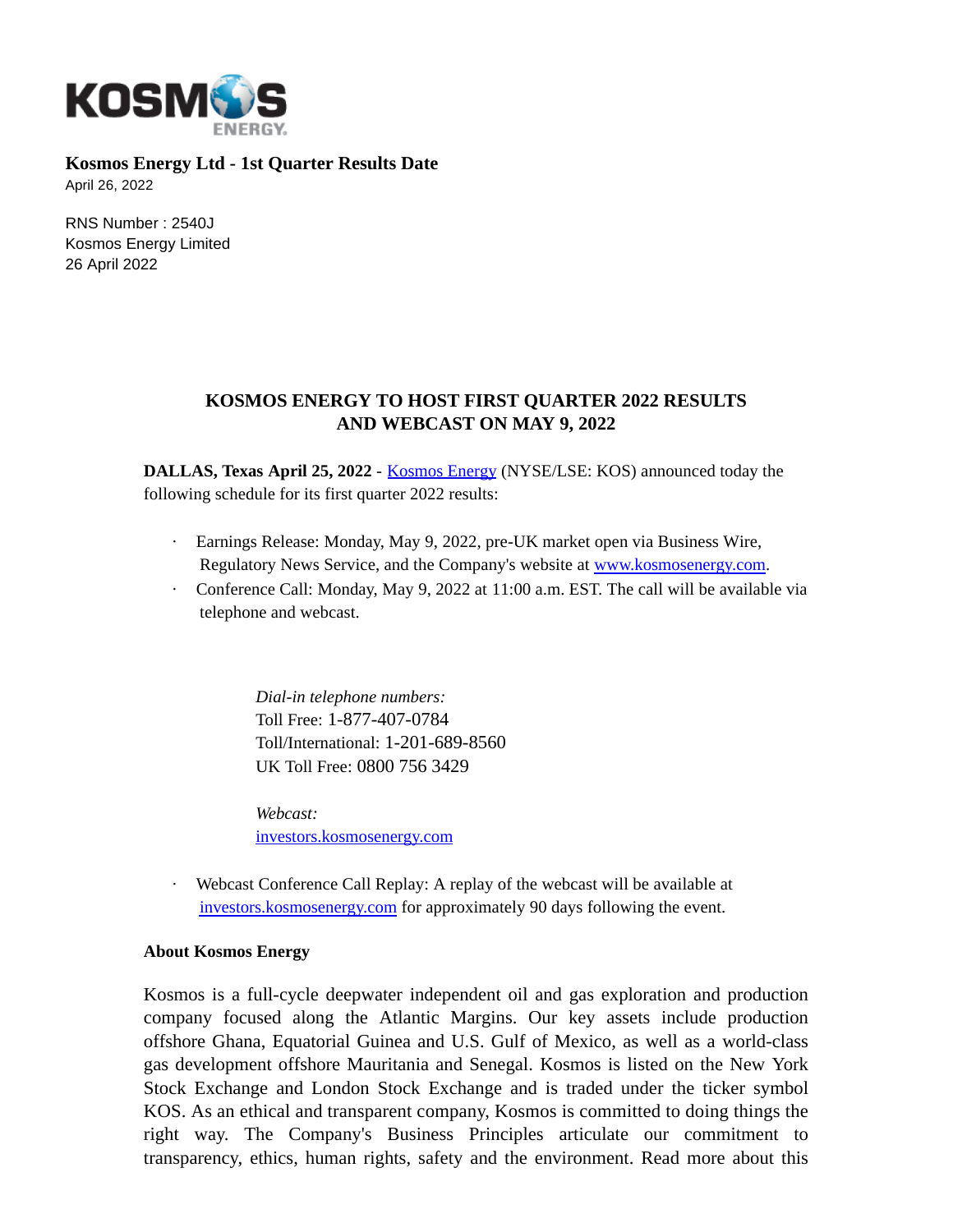commitment in our Corporate Responsibility Report. For additional information, visit [www.kosmosenergy.com](https://cts.businesswire.com/ct/CT?id=smartlink&url=http%3A%2F%2Fwww.kosmosenergy.com&esheet=52300145&newsitemid=20201004005039&lan=en-US&anchor=www.kosmosenergy.com&index=2&md5=51e917815539d130f3cdb2e33f1afa91).

### *Forward-Looking Statements*

*This press release contains forward-looking statements within the meaning of Section 27A of the Securities Act of 1933 and Section 21E of the Securities Exchange Act of 1934. All statements, other than statements of historical facts, included in this press release that address activities, events or developments that Kosmos expects, believes or anticipates will or may occur in the future are forward-looking statements. Kosmos' estimates and forward-looking statements are mainly based on its current expectations and estimates of future events and trends, which affect or may affect its businesses and operations. Although Kosmos believes that these estimates and forward-looking statements are based upon reasonable assumptions, they are subject to several risks and uncertainties and are made in light of information currently available to Kosmos. When used in this press release, the words "anticipate," "believe," "intend," "expect," "plan," "will" or other similar words are intended to identify forward-looking statements. Such statements are subject to a number of assumptions, risks and uncertainties, many of which are beyond the control of Kosmos, which may cause actual results to differ materially from those implied or expressed by the forward-looking statements. Further information on such assumptions, risks and uncertainties is available in Kosmos' Securities and Exchange Commission ("SEC") filings. Kosmos undertakes no obligation and does not intend to update or correct these forward-looking statements to reflect events or circumstances occurring after the date of this press release, except as required by applicable law. You are cautioned not to place undue reliance on these forward-looking statements, which speak only as of the date of this press release. All forward-looking statements are qualified in their entirety by this cautionary statement.*

###

## **CONTACT:**

## **Investor Relations** Jamie Buckland

+44 (0) 203 954 2831 [jbuckland@kosmosenergy.com](mailto:nshah@kosmosenergy.com)

### **Media Relations**

Thomas Golembeski +1-214-445-9674 [tgolembeski@kosmosenergy.com](mailto:tgolembeski@kosmosenergy.com)

This information is provided by RNS, the news service of the London Stock Exchange. RNS is approved by the Financial Conduct Authority to act as a Primary Information Provider in the United Kingdom. Terms and conditions relating to the use and distribution of this information may apply. For further information, please contact [rns@lseg.com](mailto:rns@lseg.com) or visit [www.rns.com.](http://www.rns.com/)

RNS may use your IP address to confirm compliance with the terms and conditions, to analyse how you engage with the information contained in this communication, and to share such analysis on an anonymised basis with others as